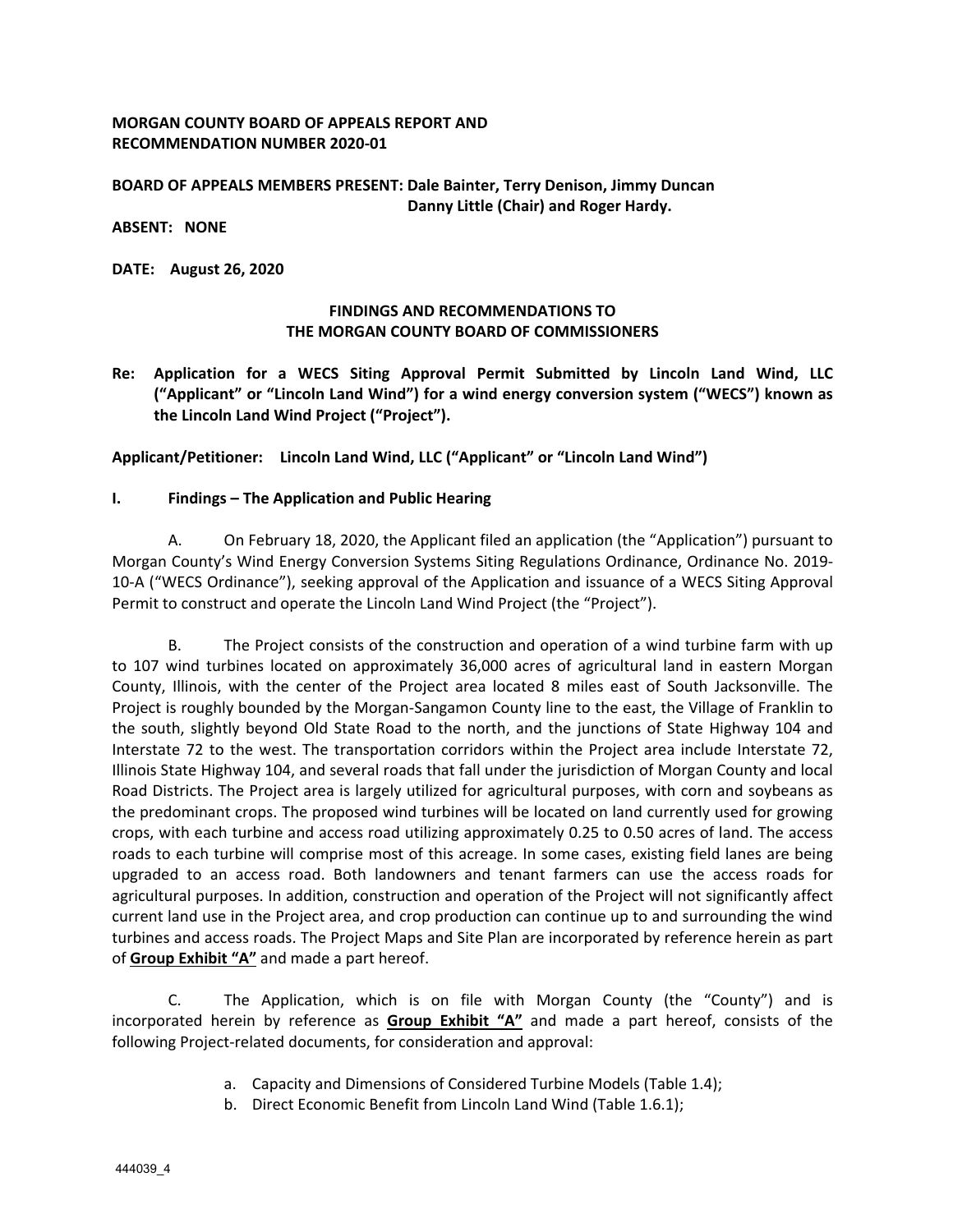- c. Projected Property Tax Revenues generated from 303.6 MW (Table 1.6.2);
- d. Agency coordination milestones for the proposed Lincoln Land Wind Project (Table  $2.4$ :
- e. IDNR Recommendations and Lincoln Land Wind Response (Table 3.1);
- f. Summary of Decommissioning Costs (Table 6);
- g. Project Maps and Site Plan (Appendix 1);
- h. Landowners with Facilities (Appendix 1.1);
- i. Project Summary (Appendix 1.2);
- j. Site Control (Appendix 1.3);
- k. County Setbacks (Appendix 1.4);
- l. All Setbacks (Appendix 1.5);
- m. Environmental & Structures; Topographic (Appendix 1.6);
- n. Landowner Contact Data (Appendix 2);
- o. Shadow Flicker (Appendix 3);
- p. Sound Modeling Report (Appendix 4);
- q. Economic Impact Study (Appendix 5);
- r. Community Grants Program (Appendix 6);
- s. Decommissioning Plan (Appendix 7);
- t. Federal Aviation Administration (FAA) (Appendix 8);
- u. National Telecommunications and Information Administration (NTIA) (Appendix 9);
- v. Environmental Reports (Appendix 10);
- w. Agricultural Impact Mitigation Agreement (AIMA) (Appendix 11);
- x. Evaluation of Public Roads (Appendix 12);
- y. Communication Analysis (Appendix 13);
- z. Property Values Study (Appendix 14);
- aa. Turbine Design and Certification (Appendix 15);
- bb. Emergency Action Plan (Appendix 16);
- cc. Drainage Plan (Appendix 17);
- dd. Financial Assurance (Appendix 18); and
- ee. Railroad Easement (Appendix 19);

(collectively referred to as the "Applicant's Exhibits").

D. Pursuant to notice published in a newspaper and posted as required by the applicable provisions of State law and as required by the applicable provisions of the WECS Ordinance, and Sections 5‐12020 and 5‐12009.5 of the Illinois Counties Code (55 ILCS 5/5‐12020; 55 ILCS 5/5‐12009.5), a public hearing was conducted on Tuesday, August 11, 2020 (the "Public Hearing"), by the Board of Appeals of Morgan County at the Morgan County Courthouse, to consider the Applicant's Application. Due to the COVID-19 pandemic, the public hearing was conducted live-format at the Courthouse and via a virtual platform using the Zoom App. Physical attendance by the public inside the Courthouse was limited per social distancing guidelines and public meeting restrictions authorized by the Illinois Governor Disaster Proclamation dated July 24, 2020 (Phase 4 Restore Illinois Plan), and Executive Order 2020-48 extending the Governor's prior Executive Orders relating to the COVID-19 pandemic and his implementation of Phase 4 of the "Restore Illinois" Plan (Community Revitalization Order ‐ COVID‐19 E.O. No. 45). Members of the public were encouraged to participate in the public hearing by using the Zoom App. A link with the Meeting ID number and access code to join the meeting was posted to https://morgancounty.com/meetings2020 prior to the hearing. Additional remote viewing areas to watch, listen and participate in the public hearing via electronic means were provided inside the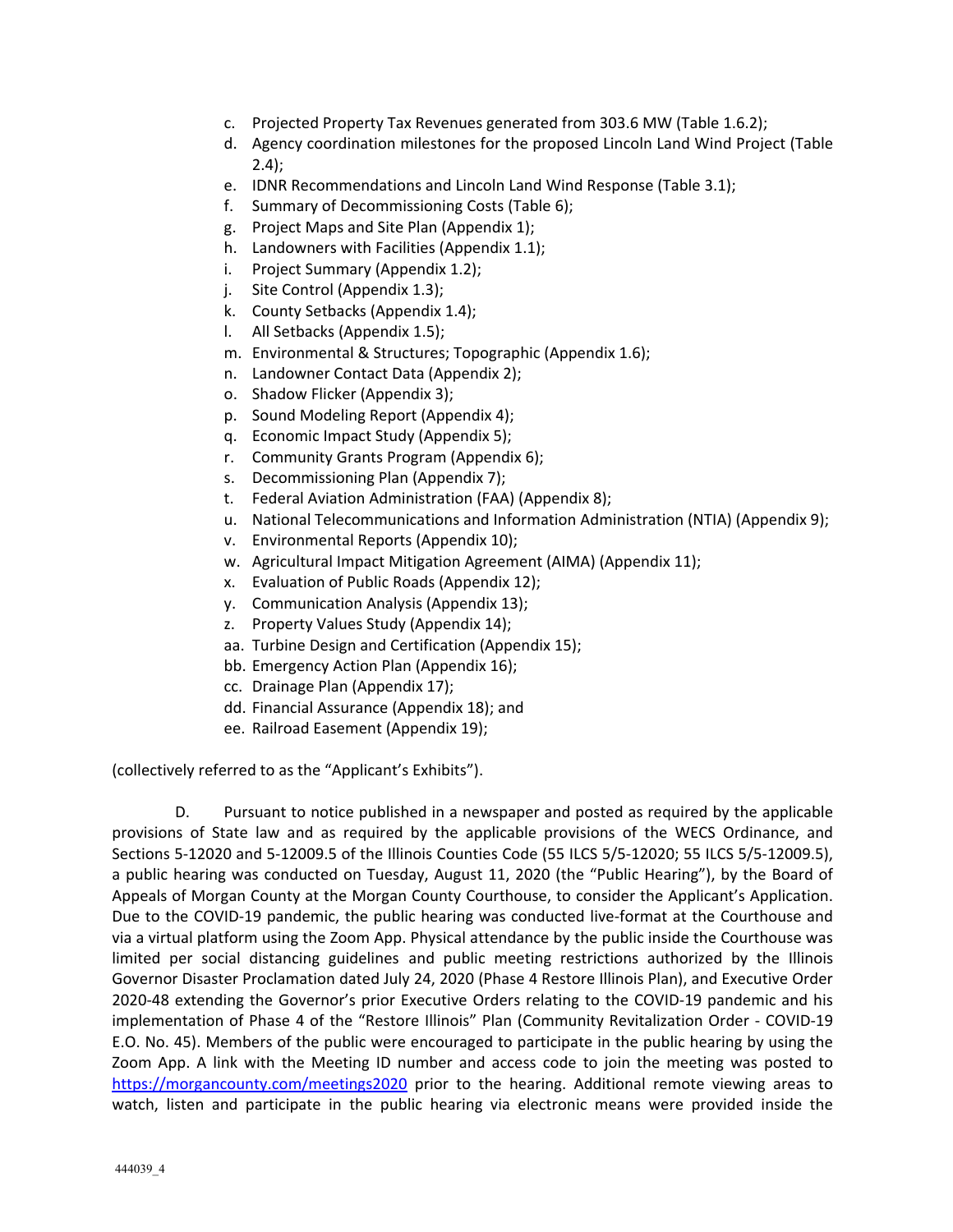Jacksonville Municipal Chambers and in front of the Courthouse. Arrangements were made for public comments to be heard by individuals present in these remote viewing areas.

E. During the Public Hearing, the Board of Appeals reviewed and accepted into the record copies of the following documents, which are incorporated by reference into this Recommendation and are on file and available for public inspection at the Morgan County Clerk's Office:

- a. Applicant's Application and its above‐listed Exhibits (**Group Exhibit "A"**).
- b. Public Hearing Notice with a Publisher's Certificate dated July 14, 2020, prepared by David C. Bauer of the Jacksonville Journal‐Courier, is attached as **Group Exhibit "B"** and made a part hereof.
- c. The following additional Project‐related documents were submitted by the Applicant and accepted into the record during the Public Hearing (marked as **Group Exhibit "C"):**
	- i. Affidavit of Benjamin Evans (President of Evans Engineering Solutions, LLC; Senior Radio Frequency Engineer).
	- ii. PowerPoint entitled Lincoln Land Wind Project (125 pages) dated August 11, 2020 and prepared by the Applicant.
- d. The following documents were submitted by Morgan County and accepted into the record during the Public Hearing and were marked as **Group Exhibit "D"**:
	- i. Preliminary Application Review Letter (1 page) dated May 19, 2020 and prepared by James D. Douglas, Director and Planner of Morgan County RPC/GIS.
	- ii. Status Letter from Morgan County Highway Department (1 page) dated May 19, 2020 and prepared by Matthew K Coultas, P.E., regarding Road Use Agreements between the Applicant and Morgan County Highway Department and the Morgan County Road Districts 8, 9 and 13.
	- iii. ECOCAT Review Letter (#2102062) from the Illinois Department of Natural Resources (2 pages) dated August 6, 2020 and prepared by Nathan Grider, Manager – Impact Assessment Section of Office of Realty and Capital Planning, regarding update to ECOCAT Review Letter dated May 24, 2018 (#1808749) and IDNR recommendations for the Project.
	- iv. Siting Application Review with Project Recommendations dated August 2020 and prepared by Matt Minder of Patrick Engineering Inc., Noise Assessment Study and Report dated August 2020 and prepared by Al Hymans of Patrick Engineering Inc., and Decommissioning Plan Review dated August 2020 with Project Recommendations and prepared by Matt Minder of Patrick Engineering.
- e. The following documents were submitted by the Objectors and accepted into the record during the Public Hearing by Morgan County and were marked as **Group Exhibit "E":**
	- i. Emails dated August 7, 2020 and August 11, 2020 from: Stephanie Bergschneider.
	- ii. Emails dated August 11, 2020 from: Donnie Herms; Harrison Chumley; Randy Twyford; Mike Chumley; Hunter Chumley; and Brian Chumley.
	- iii. Letter dated August 11, 2020 from: Betty Niemann.
- f. The following documents were submitted by Interested Parties (Supporters of the Project) and accepted into the record during the Public Hearing and were marked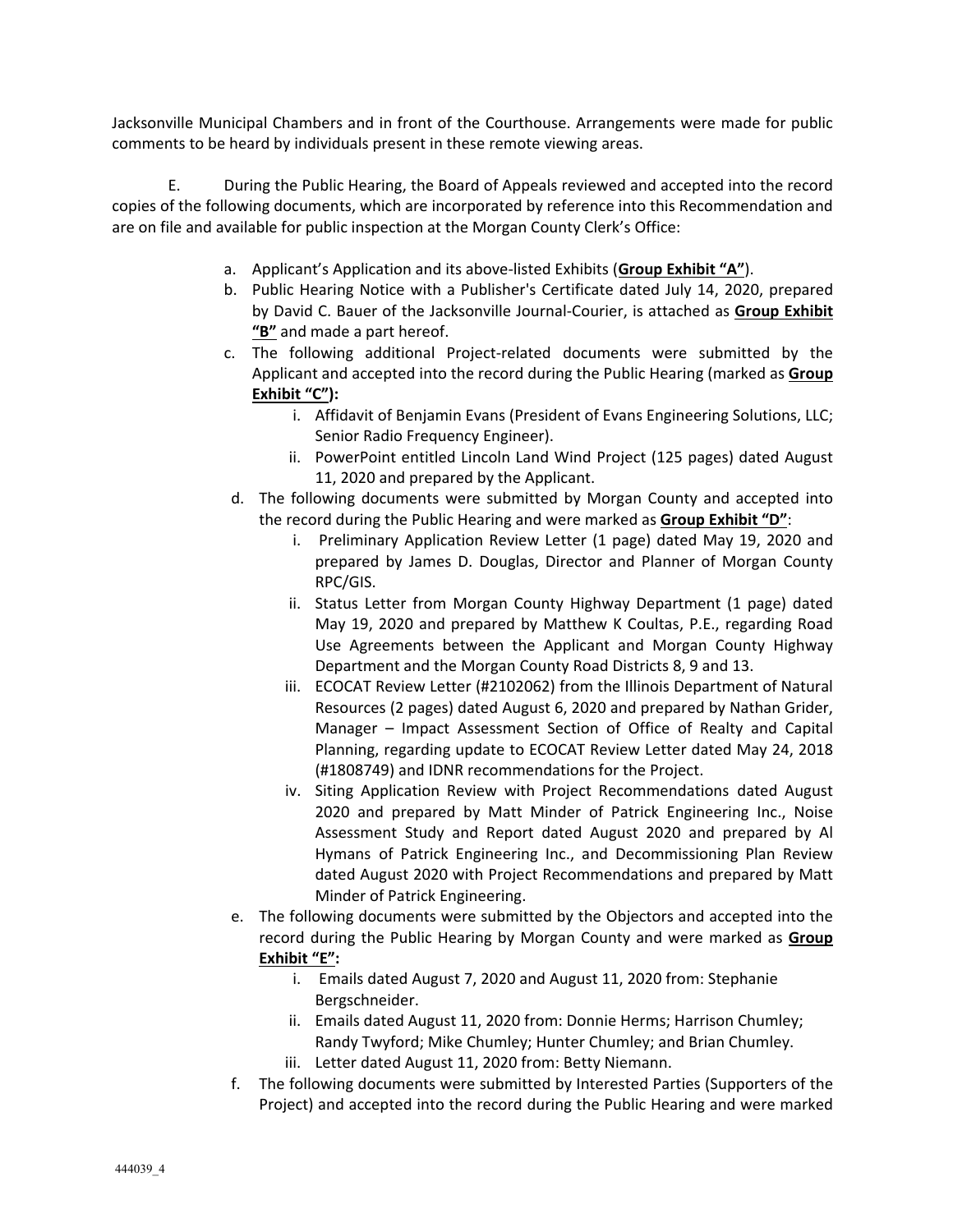## as **Group Exhibit "F":**

- i. Email dated August 11, 2020 from: John T Bellatti.
- ii. Undated Letters from: Weldon Todd Becker; Elise Ransdell; Richard A. Walsh; Ryan (Last name illegible); Donna J. Fuller; S. Diane Myer; Frank Lukemar; John M. (Last name illegible); John H. (Last name illegible); Delbert Rake; Lola (Last name illegible); Robert (Last name illegible); Carl W. (Last name illegible); Bruce (Last name illegible); William R. Becker; Charles Powell; Thomas J. Beeissel; Terry (Last name illegible); James (Last name illegible); Mark Jackson; John A. Edrey; Christopher (Last name illegible); and Craig A. Wood.
- iii. Email dated July 15, 2020 from: Kevin Klein.
- iv. Email dated July 22, 2020 from: Robert Elmore.
- v. Email dated July 26, 2020 from: James Johnson.
- vi. Email dated July 27, 2020 from: Vicki Brown.
- vii. Email dated July 31, 2020 from: Roger Standley.
- viii. Email dated August 11, 2020 from: Adam Porter;
- ix. Letter from Lincoln Land Wind (2 pages) with 56 property owners, dated August 11, 2020

F. During the Public Hearing, the Board of Appeals heard testimony from the following individuals, whose testimony is contained in the transcript of Public Hearing, which was prepared by the court reporter and is incorporated herein by reference as **Group Exhibit "H"**:

- a. The Applicant and its consultants.
- b. Morgan County and its consultants (Dusty Douglas, Director of Morgan County Regional Planning Commission / Geographic Information System, and Michael T. Jurusik, of Klein, Thorpe and Jenkins, Ltd., special legal counsel for the County).
- c. Objectors who testified in opposition to the Application.
- d. Interested Parties who testified in favor of the Application.

G. It is the duty of the Board of Appeals to conduct public hearings to review and issue a report and recommendation on all proposed WECS Siting Approval Permits.

H. While considering the Application and the request for a WECS Siting Approval Permit for the Project, the Board of Appeals also considered the following documents, which are incorporated by reference into this Recommendation as **Group Exhibit "G"**:

> a. Morgan County's Wind Energy Conversion Systems Siting Regulations Ordinance, Ordinance No. 2019‐10‐A.

I. The Application, all of the above-mentioned Exhibits, this Recommendation and each of the documents that were accepted into the record during the Public Hearing by the Board of Appeals were incorporated into the court reporter's transcript of the Public Hearing proceedings as transcribed by court reporter Ann Marie Hollo, CSR, of NAEGELI Deposition and Trial. The transcript is incorporated herein by reference as **Group Exhibit "H"** and made a part hereof. Copies of the above transcript and Exhibits are on file with Morgan County.

## **II. Findings of Fact**

Based upon the Application, the testimony of the individuals at the Public Hearing, and the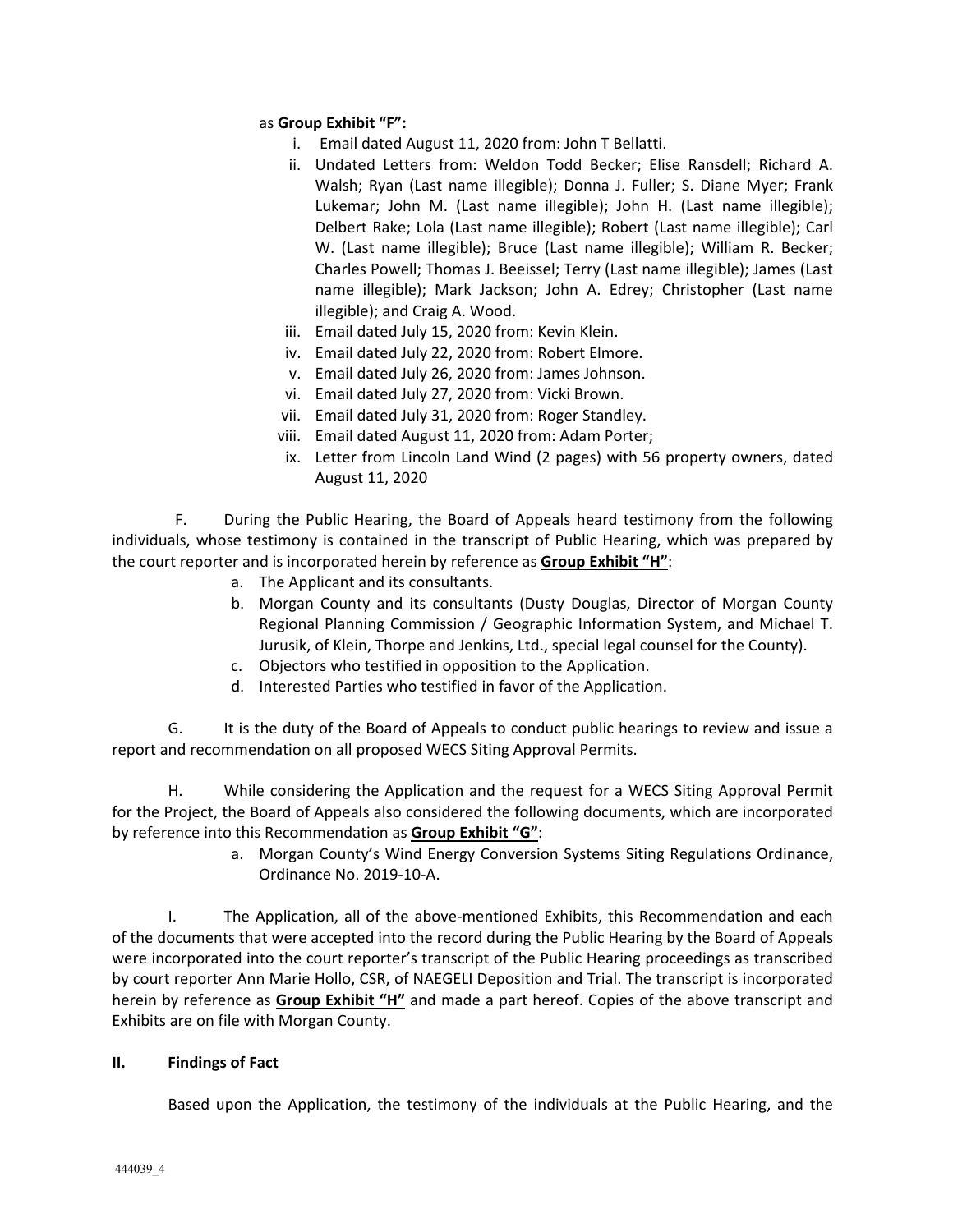Exhibits and other evidence accepted into the record of the Public Hearing, the Board of Appeals makes the following findings of fact relative to the Applicant's request for a WECS Siting Approval Permit.

## **A. Siting Approval Application Summary**

- 1. The Project will bring a capital investment of more than \$400 million of clean, cost‐effective energy to Morgan County, helping the State of Illinois meet its statutory goal of increasing renewable energy generation to 25% of total generation by 2025. Over the expected 30‐year life of the Project, it would generate up to roughly \$241.5 million in direct economic benefits for local landowners, new local employees, Morgan County and the State of Illinois, in addition to fees associated with permitting the Project. Additional benefits include spending related to these payments that will feed into the local economy in and around the Project area, and collateral spending during Project construction.
- 2. All the land included in the Project area has been secured through agreements that were voluntarily signed. 358 landowners have signed agreements to participate in the Project ("Participating Landowners") across roughly 36,000 participating acres. A Purchase Option Agreement, which allows the property to be purchased in the future, has been signed for the substation and operations and maintenance (O&M) building. Participating Landowner contact data can be found in Appendix 2 of the Application, and the Site Control Map in Appendix 1.2 illustrates that the Participating Landowners for each of the parcels hosting any type of facility for the Project have signed an agreement.
- 3. The Project will consist of:
	- a. Up to 107 wind turbines with a maximum height of up to 598.6 feet when the blade is in the up‐most position;
	- b. Access roads to each turbine;
	- c. Underground 34.5 kilovolt (kV) electrical collector lines connecting the turbines to the collector substation and associated facilities;
	- d. Underground fiber‐optic cable for turbine communications co‐located with the collector lines;
	- e. A 34.5 kV to 345 kV "step-up" collector substation owned by Lincoln Land Wind;
	- f. An O&M facility co-located with the substation;
	- g. Two (2) permanent meteorological towers and up to one (1) temporary power performance tower; and
	- h. Temporary construction facilities such as a laydown yard and a concrete batch plant.
	- i. The total installed capacity of the Project will not exceed 303.6 MW and will deliver electricity to a single point of interconnection on the existing Ameren Meredosia-Austin 345 kilovolt (kV) transmission line running west-east through the Project area.
- 4. The collector substation will consist of up to two (2) substation transformers, circuit breakers, switching devices, auxiliary equipment, a control enclosure containing equipment for proper control, protection, monitoring and communications, and associated equipment and facilities. The final location is shown on the Project Summary map in Appendix 1.1. The collector substation will be located within a fenced area. The fence will be designed in accordance with industry standards to provide safety and security.
- 5. Two (2) permanent meteorological towers and up to one (1) power performance tower will be installed as part of the Project. These towers are used to obtain wind data for performance management once the Project is operational. The towers will be self-supporting structures with heights not to exceed the hub height of the wind turbines. The permanent towers will be marked and lighted as specified by the Federal Aviation Administration ("FAA"). The locations of permanent towers are shown on the Project Summary Map in Appendix 1.1.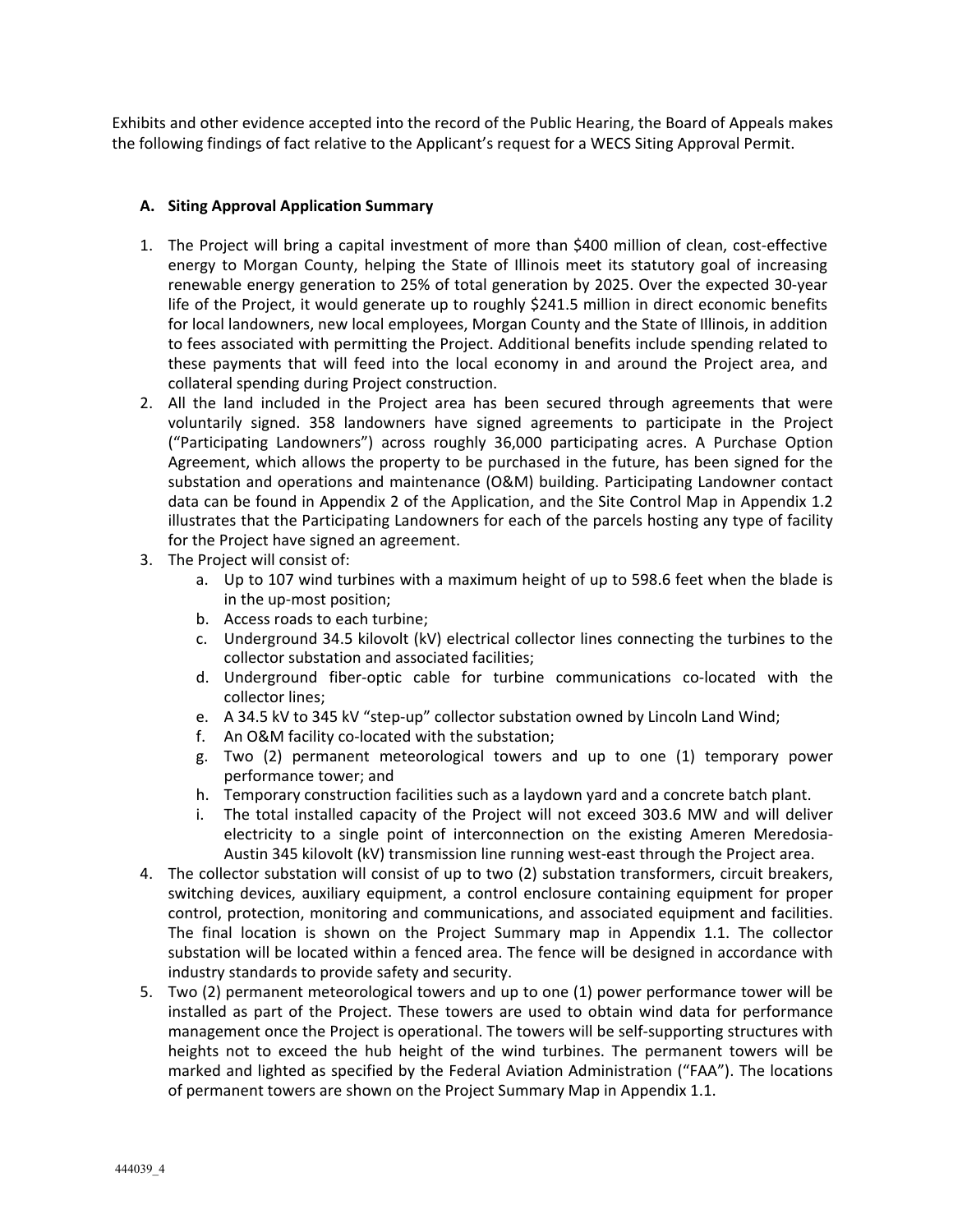- 6. An Operation & Maintenance ("O&M") facility will be constructed at a location well‐suited for access to all Project facilities, including turbines, substation and switching station. The O&M facility is planned to be co-located with the collector substation shown on the Project Summary Map in Appendix 1.1. The O&M facility will consist of a single‐story or two‐story 4,000 to 6,000 square-foot building, which will house operating personnel, offices, operations and communication equipment, parts, storage and maintenance activities, and will host a vehicle parking area. An outdoor storage area for larger equipment and materials will also be included within a fenced area for safety and security.
- 7. The Project's design includes safety and control mechanisms. These mechanisms are generally monitored using a Supervisory Control and Data Acquisition (SCADA) system. Each turbine will be connected to the SCADA system via fiber-optic cable, which will allow the turbines to be monitored in real time by the O&M staff. The SCADA system will also allow the Project to be monitored remotely, increasing Project performance and reliability. Not only will the local O&M office have full control of the wind turbines, but a 24/7 Remote Operations Control Center ("ROCC") will also have control of the individual turbines.
- 8. Dr. David Loomis with Strategic Economic Research completed an Economic Impact Study assessing the short-term and long-term increases in jobs, income and tax revenues for Morgan County and the State of Illinois from the Project. The Economic Impact Study is provided in Appendix 5 and a summary of the total direct economic benefits expected to be produced by the Project is included in Table 1.6.1. Table 1.6.2 breaks down the projected tax revenues to various taxing bodies in Morgan County from the Project according to the valuation formula developed by the Illinois Department of Revenue.

## **B. Federal Compliance and Notifications**

- 1. In June 2019, the Applicant submitted a partial array filing to the FAA seeking a Determination of No Hazard for 15 turbine locations in the Project area at a turbine height of 599 feet. On August 25, 2019, the FAA issued Notices of Presumed Hazard for the turbine locations in the partial array filing, a standard step in the review process for any structure over 500 feet. On February 18, 2020, the Applicant submitted a final array to the FAA comprised of the turbine locations submitted in this Application, fulfilling the requirement in Subsection V.B.4 (FAA Application) of the WECS Ordinance. That application is included in Appendix 8 of this Application. The FAA is conducting further study on the proposed turbine array, with a final determination to be issued by the FAA.
- 2. The Applicant has informed the FAA that it plans to file an application for Aircraft Detection Lighting Systems ("ADLS") after the FAA issues final determinations on the final turbine array submitted on February 18, 2020.
- 3. The Applicant deployed Tetra Tech to conduct delineations of wetlands and other waters of the United States ("WOUS") for the Project to determine the extent of potentially jurisdictional wetlands and other WOUS. Results of delineations completed to date have been used to inform Project design to ensure regulatory compliance with Section 404 of the Clean Water Act. Based on current design, it is anticipated that the Project can be authorized under United States Army Corps of Engineers ("USACE") Nationwide Permit 12 with no pre‐ construction notification required.
- 4. On November 18, 2019, the Applicant submitted a notification letter to the National Telecommunications and Information Administration ("NTIA") describing the Project to determine potential impacts. The Applicant received a response letter from the NTIA on January 24, 2020, indicating that no relevant federal agencies had concerns with wind turbine construction in the Project area. A copy of the NTIA response letter is included in Appendix 9.
- 5. As shown in Table 2.4, the Applicant has been coordinating with the United States Fish and Wildlife Service ("USFWS") regarding the environmental impact of this Project since early 2018.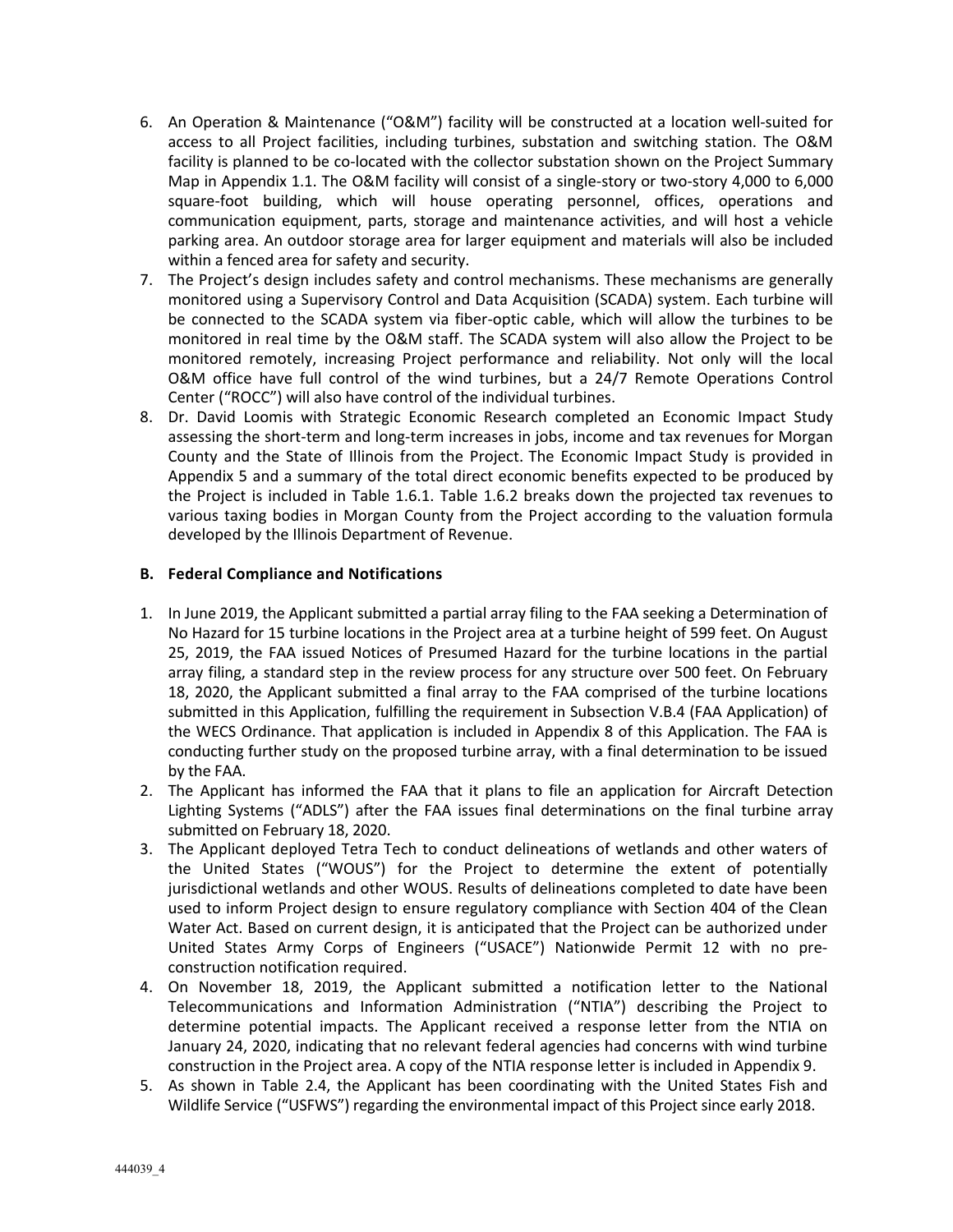6. The Applicant will submit the Project's Site Map to the local United States Department of Agriculture ("USDA") office to determine if any land used in the Project is participating in the USDA's Conservation Reserve Program ("CRP"). The Applicant will comply with USDA rules regarding CRP land.

## **C. State of Illinois Compliance and Notifications**

- 1. The Illinois Department of Natural Resources ("IDNR") has been consulted to determine whether the Project meets the construction criteria under IDNR Statewide Permit No.  $6 -$ Minor, Non‐Obstructive Floodway Construction Activities. The Applicant anticipates satisfying these criteria and therefore the Project will be eligible to proceed under IDNR Statewide Permit No. 6 due to the demonstrated minimal wetland and limited floodplain impact.
- 2. The Applicant filed the Ecological Compliance Assessment Tool ("ECOCAT") submittal on March 14, 2018 based on an original area of interest within Morgan County. The Applicant had an introductory meeting with IDNR on April 23, 2018 to introduce the Project and discuss potential environmental impacts of the Project. IDNR issued its official ECOCAT consultation response to the Applicant and the Morgan County Regional Planning Commission Director ("Regional Planner") on May 24, 2018. The ECOCAT consultation response is included in Appendix 10). Table 3.1 outlines IDNR's recommendations and Lincoln Land Wind's responses.
- 3. The Applicant has initiated archeological and architectural surveys to ensure a well‐sited and low‐impact Project.
- 4. The Applicant completed an initial desktop review of the initial area of interest to inform Project siting and design. The Applicant initiated a Phase I cultural resource pedestrian survey in April 2019, which involved a field investigation of approximately 175 acres within portions of the Project area that fall within "Archaeological Resource Potential areas" as defined by the Illinois Historic Preservation Division at IDNR (i.e., State Historic Preservation Officer or "SHPO"). Results of initial surveys concluded that the Project was unlikely to have an adverse effect on archaeological sites or historic properties. Additional surveys will be completed within unevaluated areas where facilities are planned based on final design.
- 5. The Applicant completed an initial desktop review of the initial area of interest to inform Project siting and design. The Applicant initiated an Architectural Reconnaissance Survey in May 2019, which included assessment of all structures within 1.5 miles of the Project boundary that are visible from public roads/right‐of‐way for cultural significance. Results of initial surveys suggest the Project is unlikely to have adverse impacts to historic properties, and the Applicant will provide a copy of the final results to the Regional Planner upon receipt.
- 6. The Applicant has engaged with the SHPO regarding the archaeological and architectural studies currently underway in the Project area. Once these studies are completed, the Applicant will share the results with the SHPO and the Regional Planner and seek a concurrence letter demonstrating that the Agency concurs with the impact findings and mitigation practices (if applicable) proposed by the Applicant.
- 7. Applicant will obtain a National Pollutant Discharge Elimination System ("NPDES") Permit from The Illinois Environmental Protection Agency ("IEPA") Division of Water Pollution Control for construction activities prior to the initiation of Project construction. To satisfy all standards for obtaining a NPDES permit, the Project will design a Stormwater Pollution Prevention Plan ("SWPPP") to meet the requirements of the IEPA for stormwater discharge during construction activities. Before the commencement of construction on the Project, the Applicant will file a notice of intent and accompanying SWPPP for a general permit to discharge relating to storm water discharges during Project construction.
- 8. The Applicant hired RSG to perform a sound modeling analysis report for the proposed Project area. Per the report, sound levels produced by the Project will comply with limitations imposed by the Illinois Pollution Control Board. The details of the sound report are provided in Appendix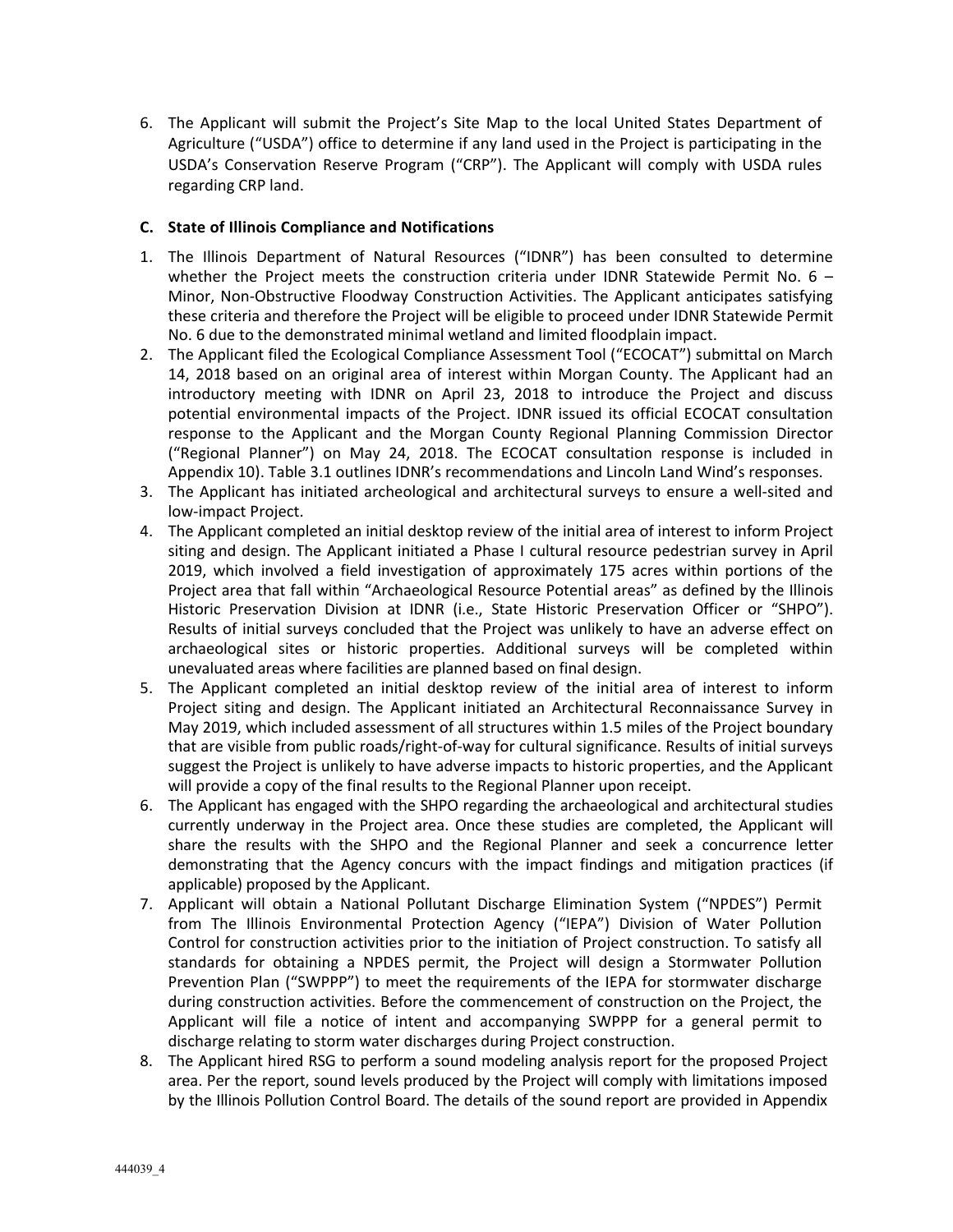4. The report demonstrates that the Project will comply with the Illinois Pollution Control Board's noise regulations.

- 9. In accordance with Subsection VI.M (Noise Levels) of the WECS Ordinance, after the Project has been operating for one (1) year, the Applicant will hire a qualified third-party professional to conduct a sound study to evaluate compliance with the State's sound standards. The analysis and results of the post- construction noise assessment will be presented in a report that will be submitted to Morgan County.
- 10. The Illinois Renewable Energy Facilities Agricultural Impact Mitigation Act (505 ILCS 147/1, *et seq.*) requires the owner of a wind farm to enter into an Agricultural Impact Mitigation Agreement ("AIMA") prior to a public hearing on a siting permit application. A copy of that AIMA, signed by the Applicant, is included in Appendix 11 and was sent to the Illinois Department of Agriculture ("IDA") on February 11, 2020. The Applicant has provided Morgan County with a copy of an AIMA to be entered into with the IDA prior to a public hearing on this Application, as required in Subsection VI.N. (Agricultural Impact Mitigation) of the WECS Ordinance. The AIMA is signed by the Applicant but not signed by the IDA.

## **D. Morgan County and Other Local Permits, Approvals, Agreements and Notifications**

- 1. All wind turbines are built to conform to industry standards, including the American National Standards Institute ("ANSI"). The Applicant will provide a copy of wind turbine design compliance for the turbine model that is selected before the Applicant applies for WECS Building Permits. The Applicant will present a certification from a qualified structural engineer, as part of the WECS Building Permit application, stating that the foundation and tower designs for the Project are compatible with and within acceptable standards given local soil and climate conditions.
- 2. All wind turbine models under consideration for the Project will be equipped with control systems and brakes. All turbine models will also be capable of control with a Process Logic Controller ("PLC") system that detects over‐speed situations (electronic detection).
- 3. All electrical components for the Project will conform to applicable national, State and local codes, and relevant national and international standards such as ANSI.
- 4. The tower and blades for each wind turbine will be painted with a non-reflective unobtrusive color. The surface of each turbine will consist of non-reflective material. All wind turbine surfaces will be designed to resist erosion.
- 5. No advertising or signage, other than safety warnings or standard manufacturer markings, will be affixed to any of the turbines, and each turbine will comply with any other Morgan County ordinances relating to signage.
- 6. Signage, including a visible warning concerning voltage and an 24/7 emergency contact number, will be placed at the base of all pad‐mounted transformers at the Project substation, as well as at the entrance of access roads that connect to each Project wind turbine.
- 7. Access to the inside of wind turbines and to the Project substation will be limited to Project employees. Each wind turbine will be mounted on a tubular tower which will be a smooth, tapered monopole structure. The only climbing access will be by ladder or lift located inside the tower. The door to the tower will be kept locked. By design, the towers will be externally unclimbable.
- 8. The Project has been designed to comply with all Morgan County setback requirements as shown in the setback list and setback maps in Appendix 1.3. The turbine locations shown in the Project Summary Map in Appendix 1.1 comply with all setbacks and restrictions when factoring the maximum dimensions across the possible turbine models shown in Table 1.4. The proposed layout for the Project meets or exceeds the setbacks prescribed under Subsection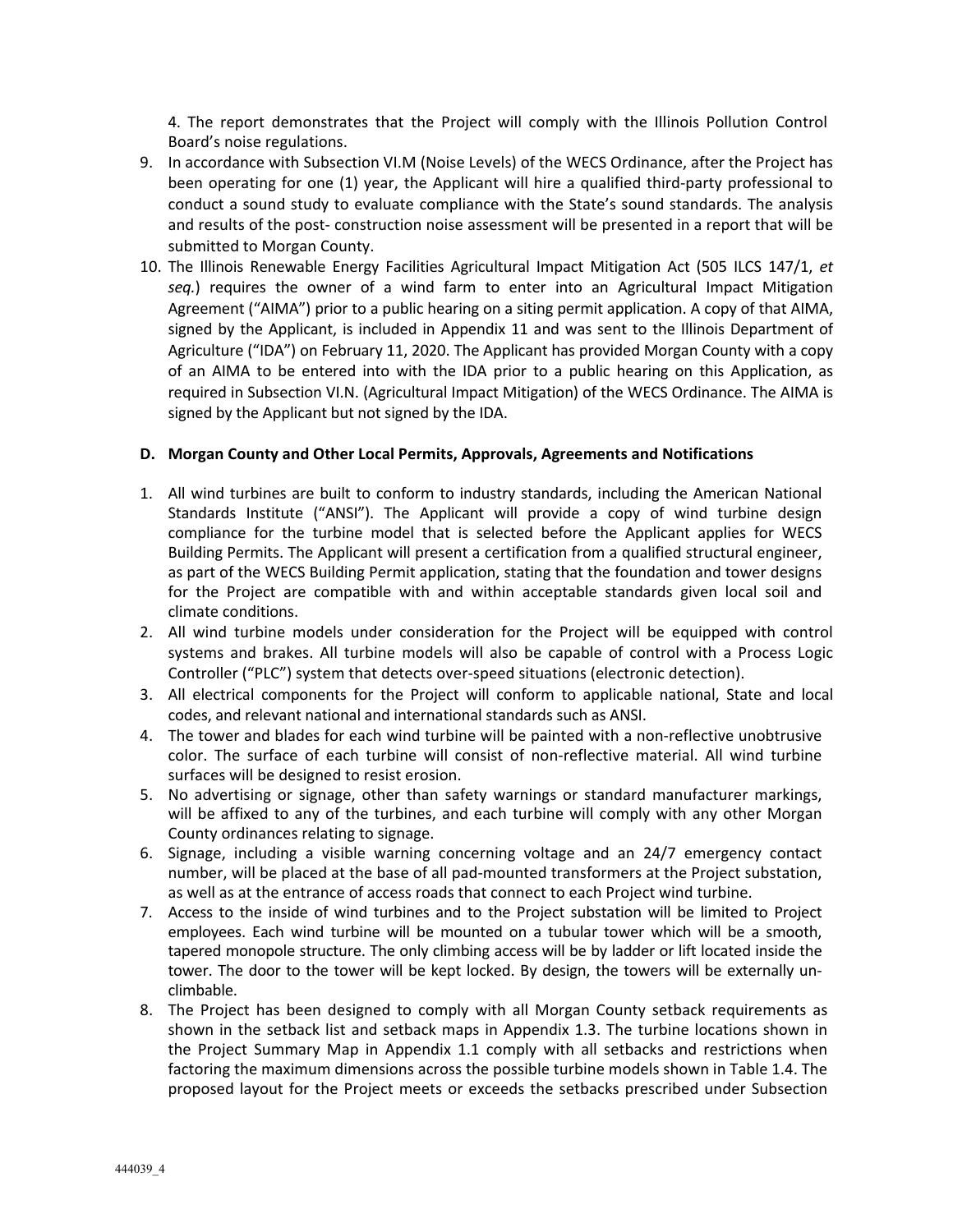VI.H. (Setback Requirements) of the WECS Ordinance as follows and as shown in the Morgan County Setbacks map in Appendix 1.3:

- a. **Setback from Primary Structures:**  All wind turbines and proposed turbine models have been sited at least 1320 feet from participating Primary Structures (as defined in the WECS Ordinance) and 1650 feet from non‐participating Primary Structures.
- b. **Setback from all Public Roads, Third Party Distribution and Transmission Lines, and Communications Towers:** All wind turbines and proposed turbine models have been sited 1.1 times the WECS Tower Height from these structures.
- c. **Setback from adjacent Parcel Lines:** All wind turbines and proposed turbine models have been sited 1.1 times the WECS Tower Height from neighboring parcel lines, or a setback waiver has been obtained from the owner of the neighboring parcel, as allowed by the WECS Ordinance.
- d. **Setback from Public Conservation Lands:**  All wind turbines and proposed turbine models have been sited at least 750 feet from the property line of any Public Conservation Lands (as defined in the WECS Ordinance).
- 9. The Applicant has engaged in discussions with the County Engineer and applicable Road District Commissioners in the Project on both the public road design plans and draft Road Use Agreements. The Applicant expects to execute Road Use Agreements with Morgan County and the Road Districts and will ensure that agreements are in place before issuance of a WECS Building Permit as required in Subsection VI.J.2.b (Use of Public Roads) of the WECS Ordinance. In addition, the Applicant will get approval of the roads planned to be used from the respective Road District Commissioners and the County Engineer prior to the granting of the WECS Siting Approval Permit. The Applicant has conducted a pre‐construction baseline survey for all roads the Project intends to use as required in Subsection VI.J.2.a (Use of Public Roads) of the WECS Ordinance, a copy of which is included in Appendix 12.
- 10. The Applicant agrees to take all commercially reasonable steps to respond to a written complaint related to interference caused by the Project as is required by the WECS Ordinance. The Applicant will also take immediate actions to mitigate or minimize interference with communications such as radio, telephone, microwaves or television signals, and to eliminate any such interference that impacts local government public safety (police, fire, emergency medical services, emergency management services, 911 dispatch) communications, caused by the operation of the Project as required in the WECS Ordinance. The Applicant will also provide copies of the Project Summary and Site Plan to all applicable microwave transmission providers.
- 11. The Applicant contracted with Evans Engineering to conduct a communications analysis as required in Subsections VI.L.1. and VI.L.2. (Communications Analysis; Interference) of the WECS Ordinance. The study found that no FCC-licensed land mobile or public safety transmitting stations are expected to be adversely affected. The study also assessed television channels within and beyond  $1<sup>1</sup>/<sub>2</sub>$  miles of the footprint of the Project to serve as a baseline reading for television reception conditions prior to the construction of the Project. The study indicates steps that may be taken should interference occur due to operations of the Project and recommended that the Applicant take commercially reasonable steps to respond to any complaints as required by the WECS Ordinance. A copy of the communications study is attached to the Application as Appendix 13.
- 12. The Applicant hired WEST, Inc. to conduct bat, bird and lined snake studies and Copperhead Environmental Consulting to conduct a raptor nest survey in the Project area. Those studies and the recommendations are provided in Appendix 10.
- 13. MaRous and Company conducted a detailed analysis of the Project area, reviewed literature of county assessors in Illinois and other states across the Midwest, and examined home and property sales in wind projects around the region. The result of the review by MaRous and Company is a study that determined that the Project would not have a negative impact on rural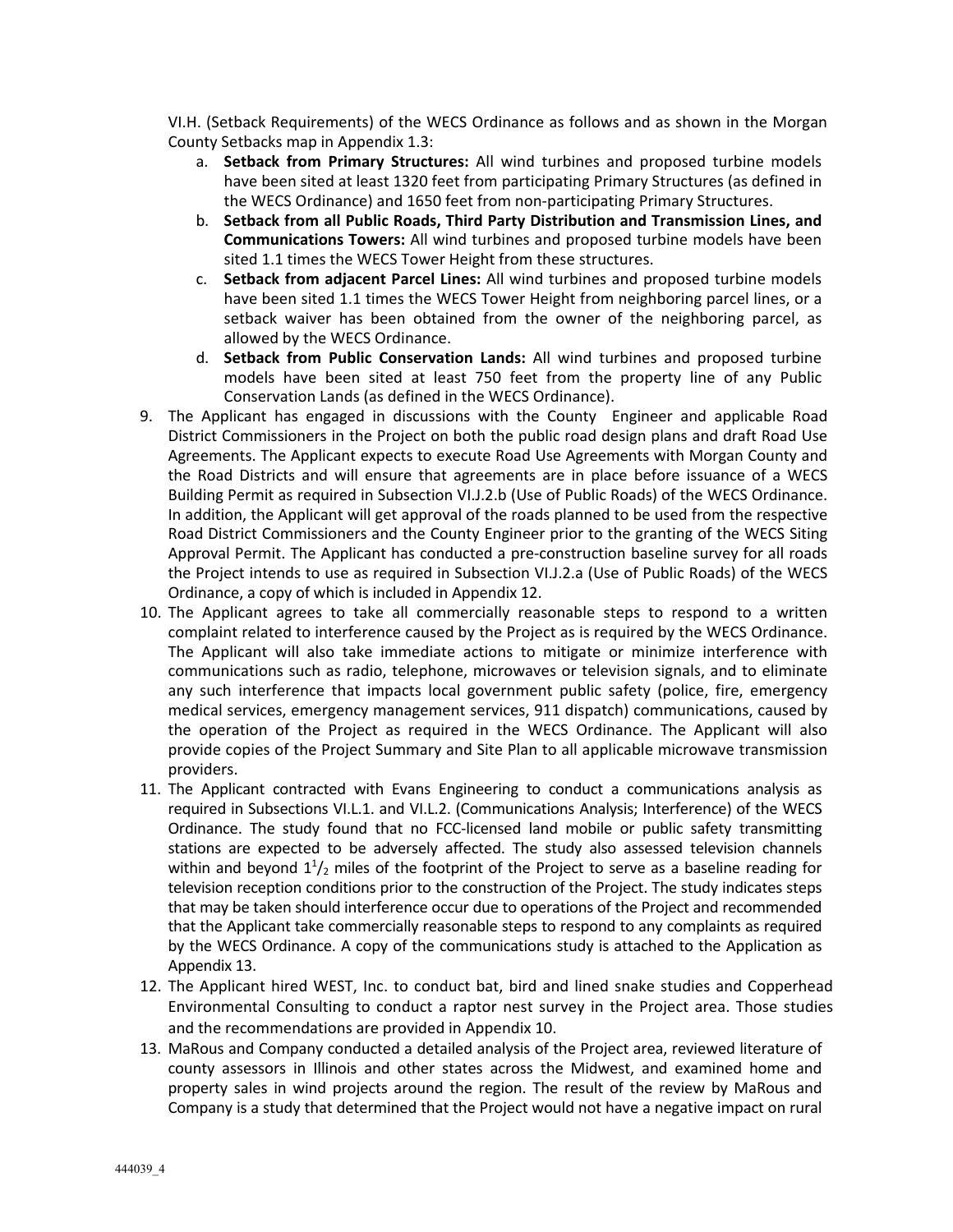residential or agricultural property values in the surrounding area. A copy of the study is provided in Appendix 14.

- 14. The maximum total height for the Project's turbines will not exceed 600 feet and will be compliant with all applicable FAA regulations.
- 15. In accordance with Subsection VI.T.7. (Design and Installation) of the WECS Ordinance, the Applicant will deploy two (2) methods to detect icing conditions on turbine blades. First, turbine sensors and the turbine control system will assess ice accumulation. Second, the Project will monitor meteorological data to ascertain whether ice accumulation is likely to occur. The Project will be designed to shut down turbines if these conditions occur or the Applicant will manually shut down turbines if icing conditions are present.
- 16. The Applicant intends to pursue a wire crossing agreement to use The Kansas City Southern Railway Company's right‐of‐way to install underground collection cables for the Project, a copy of the railroad's standard crossing agreement is included in Appendix 19. In the event that a wire crossing agreement cannot be executed for the above-referenced underground collection cables, the Applicant will remove from consideration six (6) turbine locations identified in the Application as turbine locations C‐22, C‐24, C‐25, C‐26, C‐27 and C‐28.
- 17. The Applicant provided a draft Emergency Action Plan in Appendix 16, which confirms the Applicant's commitment to provide resources to promote safety when responding to emergency situations of all kinds. The Applicant has agreed to work with local responders to finalize the Plan prior to commencement of Project construction.
- 18. Shadow flicker will be less than 30 hours per year at nonparticipating occupied structures, unless a waiver has been signed, as detailed in the shadow flicker analysis provided in Appendix 3. The Applicant hired ArcVera Renewables to perform a shadow flicker modeling analysis for the proposed Project area. Prior to the issuance of the WECS Siting Approval Permit, the Applicant will provide Morgan County with shadow flicker studies demonstrating compliance with the WECS Ordinance. The study from ArcVera Renewables, which is provided in Appendix 3, shows that one (1) participating structure will exceed the 30 hours per year shadow flicker limit, and that one (1) nonparticipating business structure will exceed the 30 hours per year shadow flicker limit. The Applicant will mitigate for the two (2) structures over the limit by either implementing a shadow flicker operating procedure, shifting the turbine(s) less than 250 feet to be compliant, not building the turbine(s), or obtaining waivers from the landowners.
- 19. The Applicant will comply with all State and local requirements related to the treatment and repair of drainage tiles. The Applicant includes a draft Drainage Tile Repair Plan in Appendix 17.
- 20. Appendix 18 includes copies of the draft forms of financial assurance for the Decommissioning Plan and road repairs as required in Subsections X.A.7 and VI.J.2.b (Decommissioning and Site Reclamation Plan Required) of the WECS Ordinance.
- 21. All contact information for the Project's facilities, including the names of key Project staff, will be provided to relevant Morgan County and Project Road District officials and authorities, and participating landowners.
- 22. During operations, the O&M staff will perform scheduled, preventive maintenance on the turbines. Pursuant to Subsection VII.A. (Operation; Maintenance) of the WECS Ordinance, the Applicant will submit an operation and maintenance report on an annual basis to Morgan County.
- 23. The Applicant will provide, at its expense, annual training and necessary equipment to local emergency responders so they can properly respond to a potential emergency at the Project. The Applicant will also cooperate with local emergency responders to develop an emergency response plan that includes a 24‐hour contact information for the Project and at least three of its representatives.
- 24. All solid wastes generated during the construction, operation and maintenance of the Project will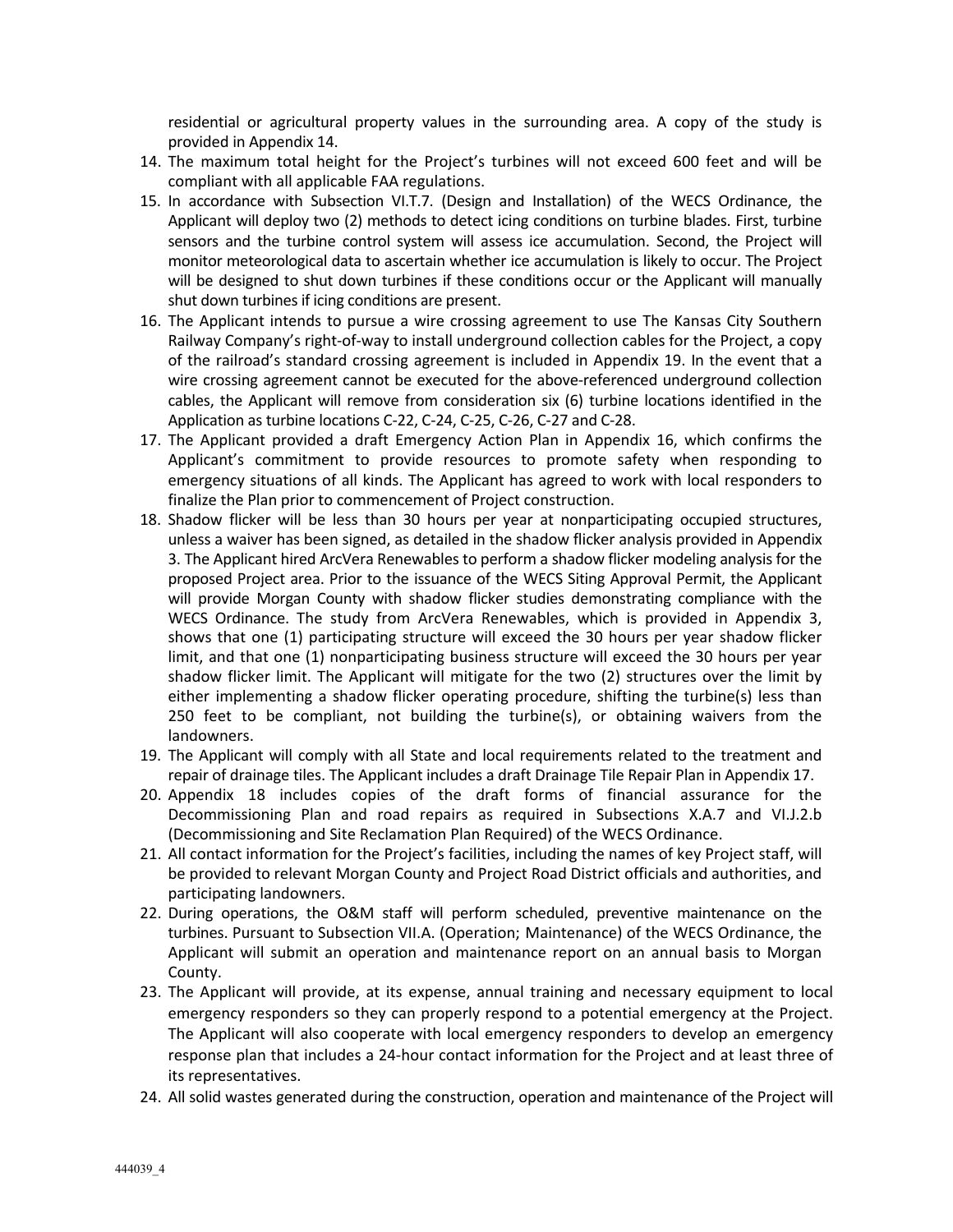be removed from the site promptly and disposed of in accordance with all federal, State and local laws and regulations regarding waste disposal in accordance with Subsection VII.C. (Operation; Water, Sewer, Materials Handling, Storage and Disposal) of the WECS Ordinance. The Project will comply with all existing applicable septic and well regulations of Morgan County and the State of Illinois.

- 25. Per Section IX (Liability Insurance and Indemnification) of the WECS Ordinance, the Applicant will maintain and pay for (a) comprehensive commercial general liability insurance with limits of not less than \$5,000,000 per occurrence, and (b) excess liability insurance with a limit of not less than \$20,000,000 in the aggregate, in each case for injury to any person and for damage to property. The Applicant will procure an applicable insurance policy through a reputable insurance provider with a net worth of at least \$50,000,000. The Applicant will also ensure that an annual certificate of insurance will be provided to Morgan County.
- 26. Per Subsection VII.G. (Operation; Complaint Resolution) of the WECS Ordinance, the Applicant will coordinate with Morgan County to develop a system for logging and investigating complaints relating to the operation of the Project. The Applicant will maintain a toll‐free telephone number and an email address as a public information/complaint "hotline". The telephone number and email account will be staffed by a Project employee on a 24‐hour basis, seven days per week.
- 27. The Applicant retained Westwood Professional Services, Inc. to prepare a proposed Decommissioning Plan for Lincoln Land Wind which both fulfills the decommissioning requirements of Section X (Decommissioning and Site Reclamation Plan Required) of the WECS Ordinance and aligns with the decommissioning commitments contained within the Project's AIMA. A copy of the Decommissioning Plan is included in Appendix 7. A summary of the results of Westwood's analysis is provided in Table 6.
- 28. Pursuant to the requirements in the WECS Ordinance, the Applicant has provided Morgan County with a check for \$50,000.00 to satisfy the WECS Ordinance's requirement for a Plan Review Deposit, and a check for \$119,000.00 to satisfy the WECS Ordinance's requirement for a consideration fee of \$1,000.00 per turbine location proposed in this Application.

## **E. Summary of Findings**

- 1. The Project will comply with all Federal, State, County and local requirements, including the WECS Ordinance and all conditions of approval as required by the County Board. All studies, permitting milestones and coordination activities required in the WECS Ordinance have been initiated or completed.
- 2. The Project, as proposed in the Application, meets or will meet all of the requirements set forth in Morgan County's Wind Energy Conversion Systems Siting Regulations Ordinance, Ordinance No. 2019‐10‐A and all conditions of approval as required by the County Board.
- 3. The Board of Appeals has reviewed the Application, the materials submitted in support of and in opposition to the Project, and finds that the Applicant has met the standards set forth in Section XII.C(3) (Siting Approval Permit Standards) of the WECS Ordinance.

## **III. Recommendation**

Pursuant to Morgan County's Wind Energy Conversion Systems Siting Regulations Ordinance, and subject to the Conditions set forth in Section IV. below, the Board of Appeals recommends **approval** of the Application and the issuance of the WECS Siting Approval Permit and the related WECS Building Permit for the construction and operation of a 303.6 MW nameplate capacity wind energy conversion system (WECS), known as the Lincoln Land Wind Project, consisting of up to 107 wind turbines in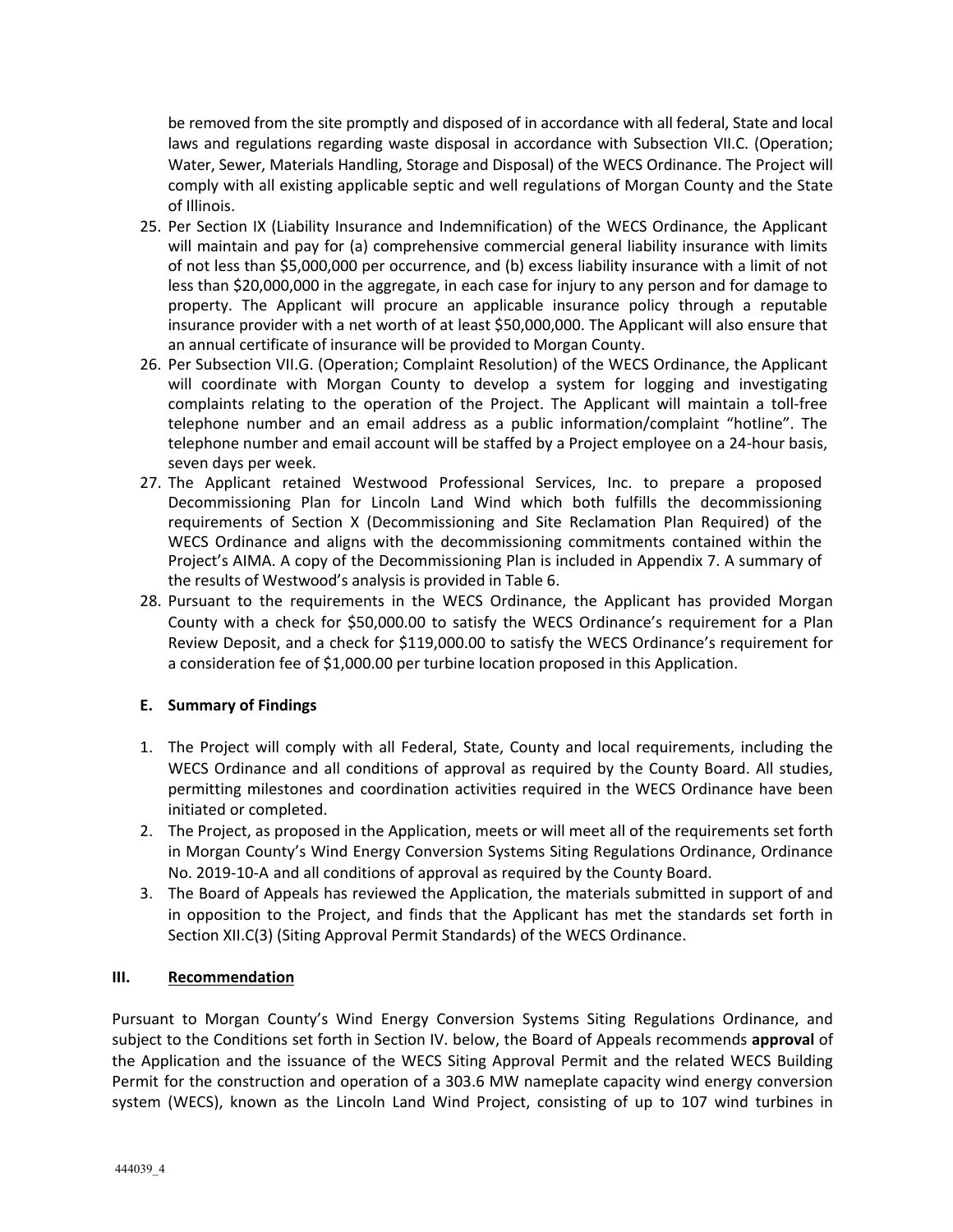substantial conformance with the Application and Applicant's Exhibits (**Group Exhibit "A"**), subject to the Conditions set forth in Section IV. below, as follows:

### **IV. Conditions**

The recommendation of **approval** of the Applicant's Application, the WECS Siting Approval Permit and the related WECS Building Permit is conditioned upon and subject to:

- 1. Approval of the Application by the Morgan County Board of Commissioners.
- 2. Turbines may be shifted up to 250 feet from each turbine location identified in the Application without resort to Section  $XII(C)(8)$  of the Ordinance, so long as the turbine shifts comply with all County and State setback requirements and specified noise and shadow flicker requirements; cultural resource impacts are avoided or mitigated; environmental minimization and avoidance measures are adhered to; and wetland impacts are avoided or appropriately permitted. The Applicant will notify the Regional Planner of these shifts and will identify final turbine locations in the application for a WECS Building Permit. Any Turbine shift of more than 250 feet will require a modification analysis and opinion by the Regional Planner pursuant to Section XII(C)(8) of the Ordinance.
- 3. Submission of certificates of design compliance to the Regional Planner, once it has been determined which turbine will be used in the Project.
- 4. Prior to the issuance of building permits for the towers, submission of a Professional Engineer (Licensed in the State of Illinois) tower design and foundation certification per Subsection VI.A.2. (Design and Installation; Design Safety Certification) of the WECS Ordinance.
- 5. The Applicant, at its cost, and subject to any applicable waivers, shall: (a) mitigate shadow flicker affecting any property owner(s) during the life of the Project per the strategies set forth in the Shadow Flicker Study; and (b) use commercially reasonable efforts to remedy and reduce shadow flicker affecting any property owner(s) who is not a participant in the WECS Project, where the property or properties receive more than thirty (30) hours of shadow flicker in a calendar year by promptly undertaking measures such as purchasing and installing trees and/or other vegetation plantings, screening or awnings on the affected property owner's property in a manner that remedies and reduces shadow flicker.
- 6. If the GE140, V150 or N149 turbines are selected, the Applicant will provide the County Regional Planner with sound and shadow flicker studies and new setback maps demonstrating compliance with the WECS Ordinance.
- 7. A collector substation shall be contained within a security fence per industry standards.
- 8. Rotor and overspeed control design statement and certification, once it has been determined which turbine will be used in the Project. A SCADA system will be installed and maintained along with other redundant safety and control mechanisms.
- 9. Receipt of FAA letters and compliance with lighting recommendations. The Applicant shall file an application for ADLS or other similar technology with the FAA to reduce light pollution and visual impacts caused by the turbines and install and maintain such ADLS or similar technology per the FAA approvals.
- 10. Receipt of FAA Determination of No Hazard to Air Navigation letters.
- 11. Compliance with the AIMA as executed by the Illinois Department of Agriculture and the Applicant (post‐WECS Building Permit issuance).
- 12. Plans to reflect warning signs placed at tower access roads (all points of site ingress and egress).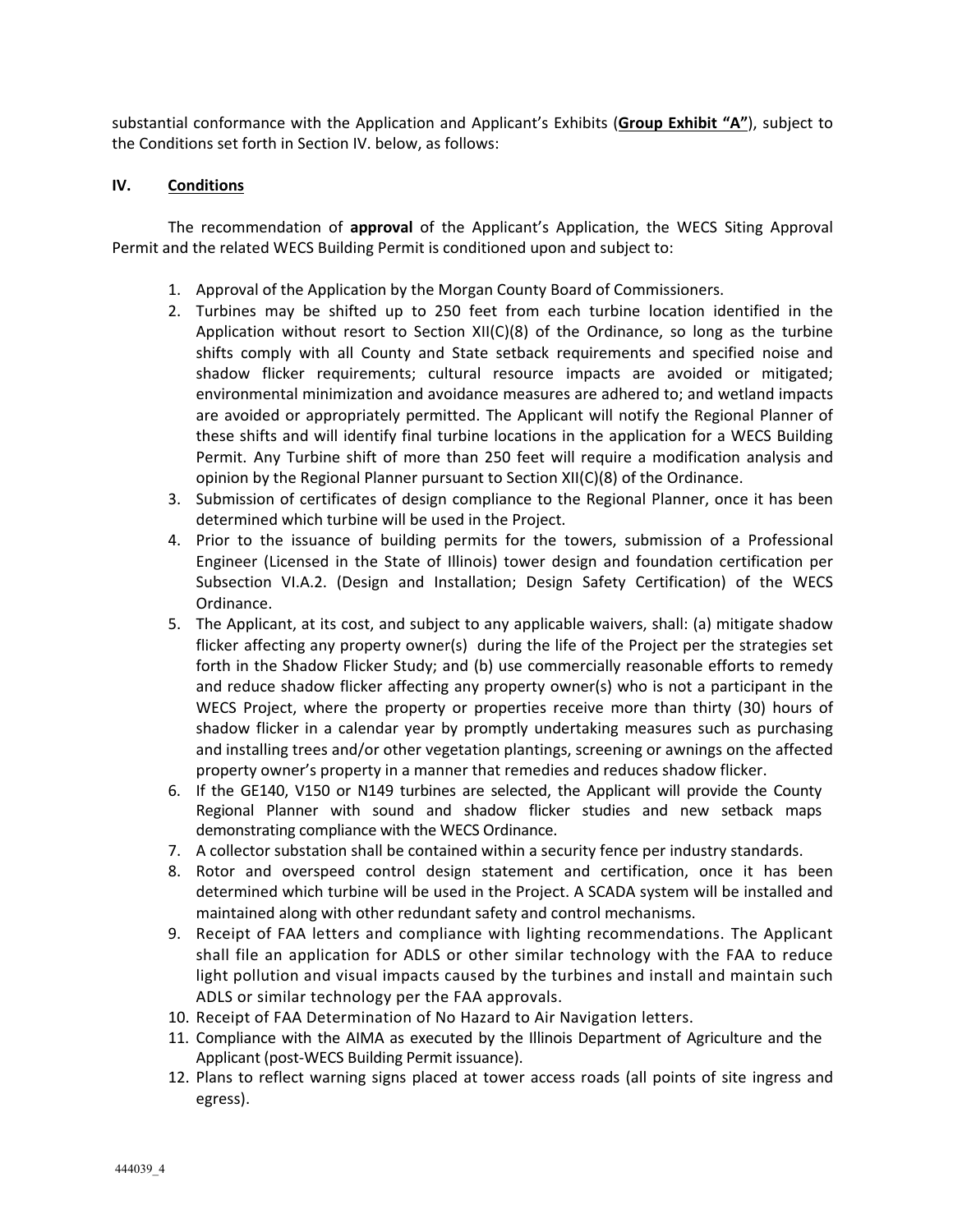- 13. Submission of a survey demonstrating compliance with setback requirements.
- 14. Receipt of the IEPA General Storm Water Permit.
- 15. The Applicant shall engage with the Illinois SHPO regarding the archaeological and architectural studies currently underway in the Project area. The Applicant will share the results of these studies and any Applicant‐proposed mitigation measures, if appropriate, with the SHPO for review, and seek the Agency's comments on the findings. The Applicant will work in good faith to address the comments of the SHPO on such studies and mitigation measures.
- 16. The Applicant will comply with the following recommendations as set forth by the Illinois Department of Natural Resources to avoid and/or minimize impacts to state-listed wildlife:
	- a. Adjust turbine operations as agreed upon with USFWS and IDNR from July 15 to October 15 each year to avoid or minimize risk to federally‐listed and State‐listed endangered, threatened and non‐listed bats.
	- b. Develop post-construction monitoring surveys in coordination with IDNR and USFWS consisting of three (3) years of mortality monitoring to statistically quantify bird and bat mortality, by species, due to wind turbine operations. Post‐ construction monitoring results will be evaluated in coordination with the USFWS and IDNR, and Lincoln Land Wind will work with USFWS and IDNR to determine appropriate additional measures should impacts exceed anticipated levels.
	- c. Avoid breeding season disturbance to suitable nesting habitat for certain birds (i.e., state‐endangered upland sandpiper and state‐threatened black‐billed cuckoo) during construction phase of Project.
	- d. If the mortality monitoring shows mortality of birds and bats and/or additional species are added to the endangered, threatened lists during the operation of the Project, after consultation with the County and IDNR, the Applicant will employ deterrent technology, as such technology becomes commercially available.
- 17. The Applicant will obtain a National Pollutant Discharge Elimination System ("NPDES") Permit from the IEPA Division of Water Pollution Control for construction activities prior to the initiation of Project construction.
- 18. Before the commencement of construction on the Project, the Applicant will file a notice of intent and accompanying SWPPP for a general permit to discharge relating to storm water discharges during Project construction.
- 19. Compliance with the requirements of IDNR Statewide Permit No. 6 or submission of Project‐specific permit related thereto, if required.
- 20. Compliance with the requirements of USACE Nationwide Permit 12, if required.
- 21. The Applicant will comply with USDA rules regarding CRP land.
- 22. Submission of a wire crossing agreement executed by The Kansas City Southern Railway Company for use of its right‐of‐way to install underground collection cables for the Project. If the agreement is not executed by the Railroad Company, the Applicant will remove from consideration six (6) turbine locations (i.e., turbines C‐22, C‐24, C‐25, C‐26, C‐27 and C‐28) as indicated in the Application.
- 23. Prior to the issuance of any WECS Building Permits, submission of signed and recorded copies of all Road Use Agreements that have been reviewed and approved by the County Engineer and the County Attorney or special counsel for the County.
- 24. Prior to the issuance of any WECS Building Permits, receipt of Township Road Commissioner and County Engineer approval of roadway plans for all affected roadways, along with appropriate easements from property owners where the roadway improvements will occur outside of the existing public right‐of‐way.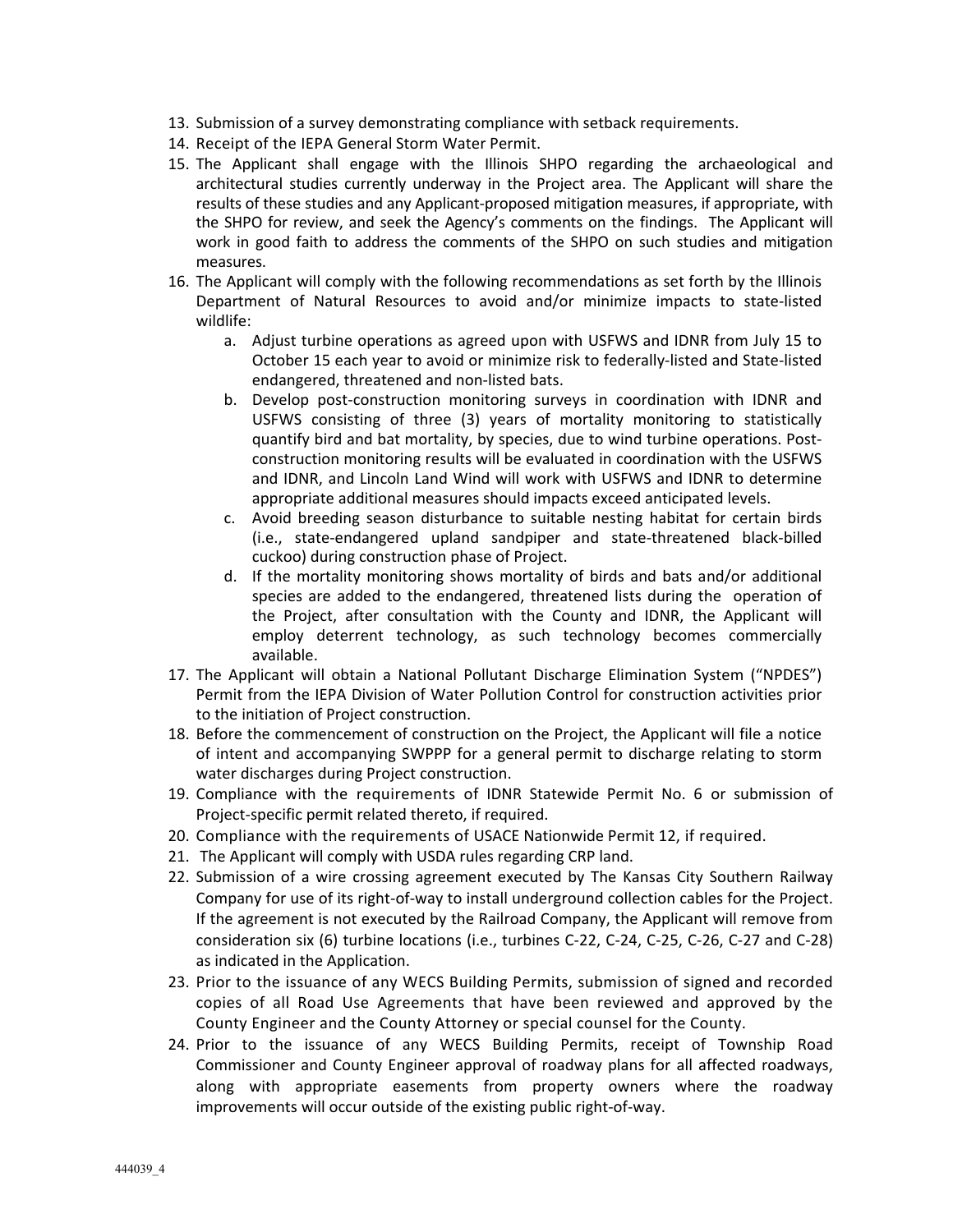- 25. Prior to the issuance of any WECS Building Permits, Morgan County Board approval of required "Financial Security" and "Decommissioning Security" as defined in the WECS Ordinance for the Project (including road use agreement obligations) and for decommissioning of the Project in a form, content and dollar amounts that are acceptable to the County Board (i.e., three (3) types of security are provided for per the WECS Ordinance: a surety bond (performance and payment bond), an irrevocable letter of credit or a cash escrow account), after further input by the County Engineer and/or the County Attorney or special counsel for the County relative to the dollar amount, content and form of the Financial Security and Decommissioning Security documents and as described and calculated in accordance with Section X (Decommissioning and Site Reclamation Plan Required) of the WECS Ordinance. The draft bond that was supplied as a part of the Financial Assurance submittal, marked as Appendix 18 of the Application, is a template bond document and the terms of the template bond have not been finalized or agreed to by the Parties.
- 26. Post construction, a noise study shall be conducted for all primary structures within one (1) year after commercial operation to verify that noise levels are in compliance with noise standards and, if noise levels exceed standards, the Applicant shall provide mitigation at the primary structure to provide compliance. During the life of the Project, the Applicant shall comply with all applicable IPCB's noise regulations and take all necessary actions to ensure all components of the Project (e.g., substation and turbines) comply with such regulations.
- 27. Receipt of County Engineer approval of Drainage Tile and Repair Plan.
- 28. At the conclusion of the construction of the Project, submission of installation certifications that the Project has been constructed in accordance with the plans and specifications and the WECS Siting Approval Permit.
- 29. The Applicant agrees to take all commercially reasonable steps to respond to a written complaint related to interference caused by the Project as is required by the WECS Ordinance, including correcting any interference related to TV, Radio or Internet, and service levels shall be brought to a level of service as experienced prior to construction of the Project. The Applicant will also take immediate actions to mitigate or minimize interference with communications such as radio, telephone, microwaves or television signals, and to eliminate any such interference that impacts local government public safety (police, fire, emergency medical services, emergency management services, 911 dispatch) communications, caused by the operation of the Project as required in the WECS Ordinance.
- 30. Receipt of local emergency service provider review and approval, which review and approval will not be unreasonably delayed, with proposed mitigation measures (if required) demonstrating no interference with emergency services.
- 31. Submission of Final Emergency Action Plan that includes local fire departments' review, input and acceptance of the Emergency Action Plan, which review and approval will not be unreasonably delayed.
- 32. The Applicant will provide, at its expense, annual training and necessary equipment to local emergency responders so they can properly respond to a potential emergency at the Project. The Applicant will also cooperate with local emergency responders to develop an emergency response plan that includes a 24‐hour contact information for the Project and at least three of its representatives.
- 33. Provision of required liability insurance.
- 34. Morgan County Board approval of the final Decommissioning Plan (the draft Plan was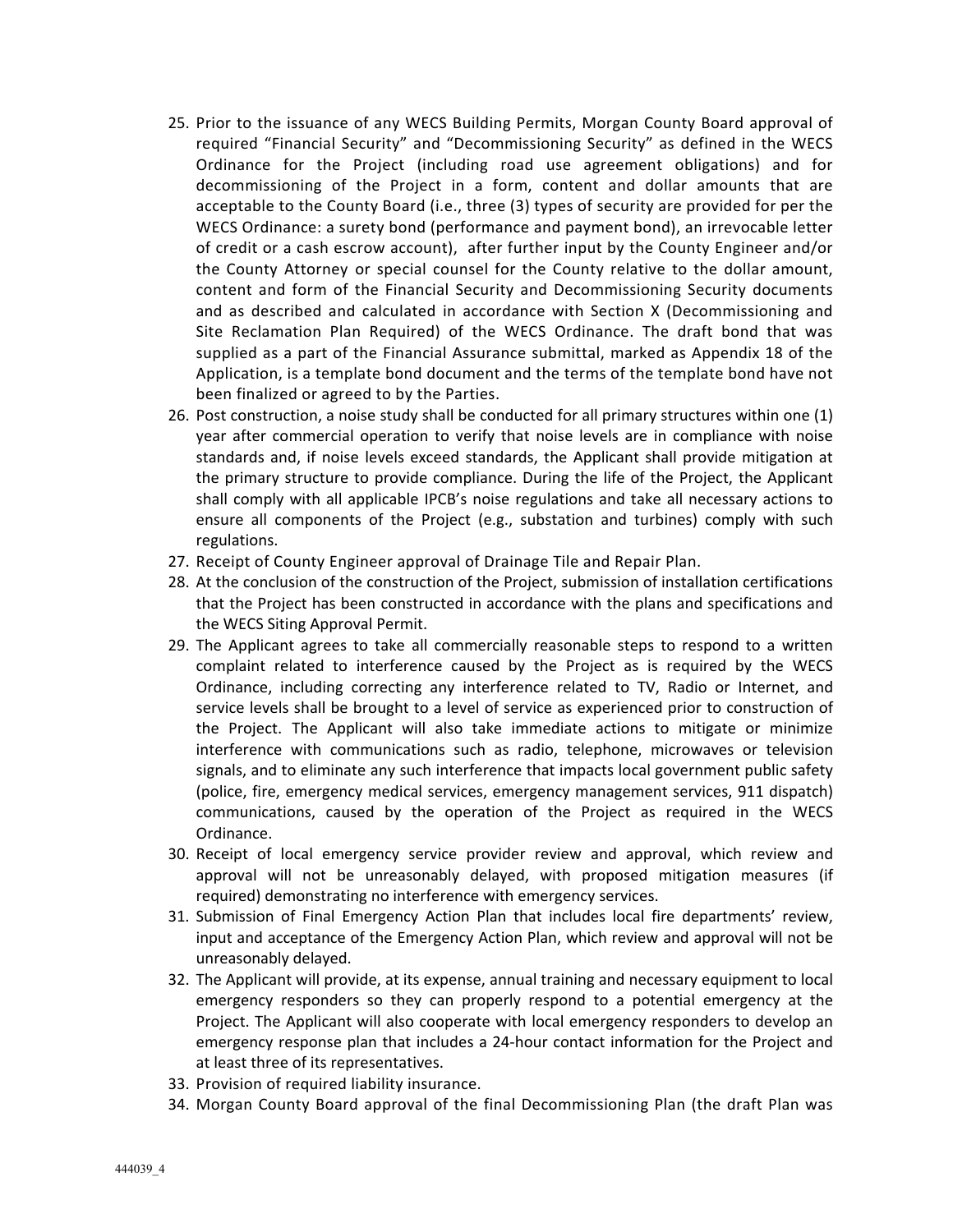submitted as part of Appendix 7 of the Application) after updates to the Plan are made to address further input from the County Engineer and/or the County's consulting engineering firm and the County Attorney and/or special counsel for the County relative to the dollar amount, content and form of the Decommissioning Plan and Decommissioning Security document based on the Applicant's final Project plan submittals, including turbine model / design selection and final turbine location plan. The draft bond that was supplied as a part of the Financial Assurance submittal, marked as Appendix 18 of the Application, is a template bond document and the terms of the template bond have not been finalized or agreed to by the Parties.

- 35. Construction activity shall be limited to the hours from sunrise to sunset, with the exception of the construction of the towers (pouring concrete foundations and placing of the nacelle and blades on the towers).
- 36. Post‐construction mitigation shall be provided where there has been found to be interference issues with reception, including GPS as related to precision agricultural purposes.
- 37. If building permits for the towers have not been issued within five (5) years of the date of WECS Siting Approval Permit approval, the approval shall expire and a new WECS Siting Approval Permit application will be required.
- 38. The Applicant shall repair any existing waterways, important for farm drainage and soil erosion control, that might be damaged during the construction or maintenance of the project and avoid adversely affecting compliance with existing State and Federal contracts that might apply to those waterways.
- 39. The Applicant will submit an operation and maintenance report on an annual basis to County's Regional Planner. The initial operation and maintenance report shall be delivered to the County's Regional Planner within sixty (60) calendar days of the one year anniversary date of the commencement of operation of the Project. Subsequent annual reports shall be delivered on the same schedule.
- 40. The Applicant shall prepare and submit an Infectious Disease / COVID-19 Pandemic Response‐Action Plan for approval by the Morgan County Department of Health Code Officer, which approval will not be unreasonably delayed, that requires compliance with then-current protocols, guidelines and recommendations issued by the pertinent Federal, State and County health and worker safety governmental oversight agencies, such as the Illinois Department of Public Health, the Illinois Department of Labor (Illinois OSHA), federal Occupational and Safety Health Administration, the Centers for Disease Control and the National Institute of Health.
- 41. The Applicant shall comply with the applicable provisions of Federal, State and County laws and regulations, including the WECS Ordinance and the WECS Siting Approval Permit Ordinance and its conditions relative to the construction, operation, replacement, repair, restoration, maintenance and decommissioning of the Project.

**Motion to Approve the above Recommendation No. 2020‐01 made by Member Terry Denison; seconded by Member Roger Hardy. Votes in Favor of Motion to Approve: Dale Bainter, Terry Denison, Danny Little (Chair) and Roger Hardy; Votes Not in Favor of Motion: None; Abstain from Voting: Jimmy Duncan; and Absent from Meeting / Voting: None).**

**Approved** this 26th day of August, 2020. **Morgan County Board of Appeals**